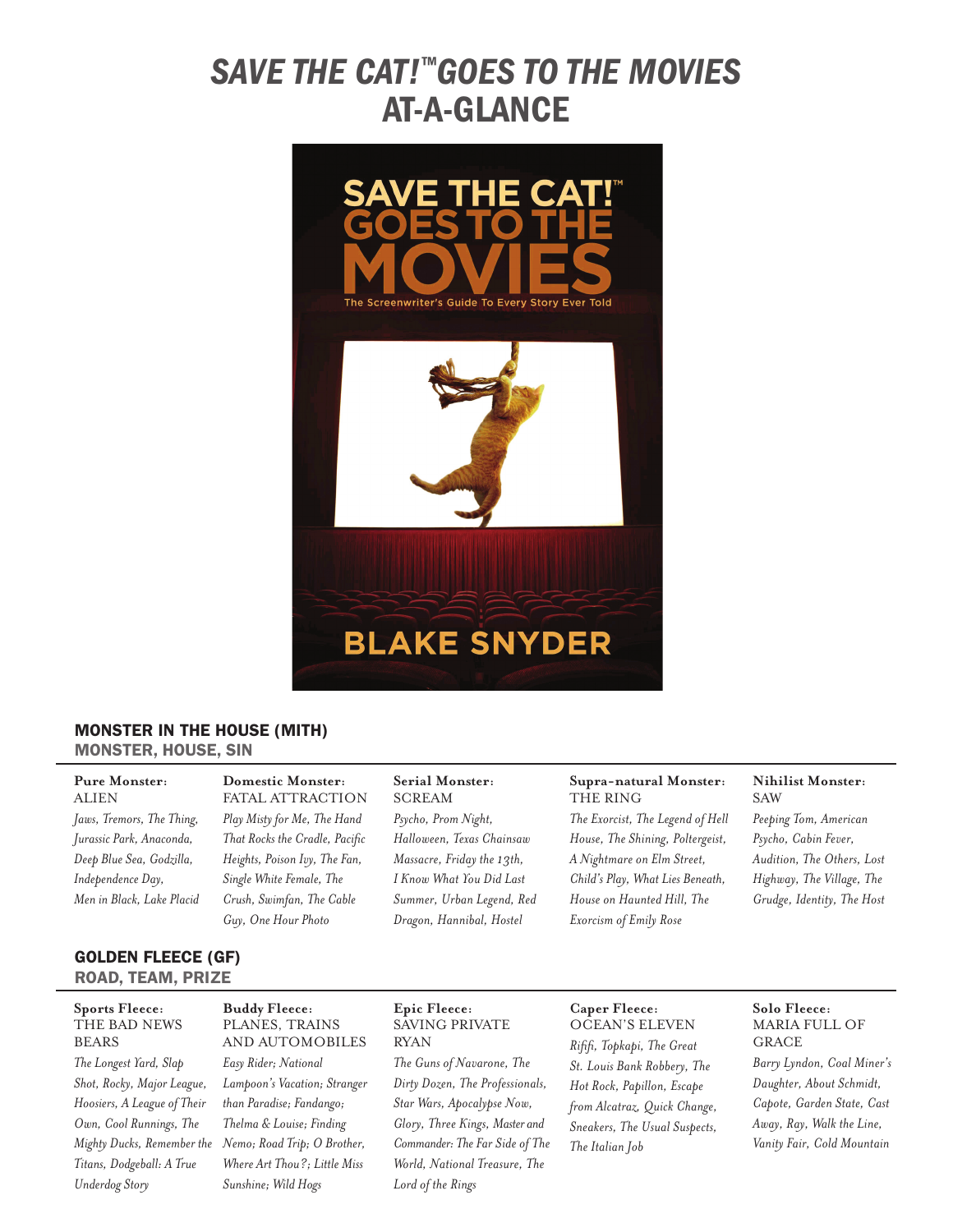# *SAVE THE CAT!™goes to the movies* **AT-A-GLANCE**

## Out of the Bottle (OOTB)

Wish, Spell, Lesson

| <b>Body Switch Bottle:</b><br><b>FREAKY FRIDAY</b><br>Vice Versa, Like Father Like<br>Son, 18 Again!, Big, Dream<br>a Little Dream, 13 Going<br>On 30, All of Me, Switch,<br>The Hot Chick, The Shaggy<br>Dog | Angel Bottle:<br>COCOON<br>Mary Poppins; The Love Bug;<br>Oh God!: *batteries not<br>included; Short Circuit; Angels<br>in the Outfield; Aladdin; Meet<br>Joe Black; Bruce Almighty;<br>Nanny McPhee | Thing Bottle:<br>THE NUTTY<br>PROFESSOR<br>Electric Dreams, Love Potion<br>#9, The Mask, Jumanji,<br>Flubber, Death Becomes Her,<br>Like Mike, Clockstoppers,<br>Click, The Last Mimsy | Curse Bottle:<br>WHAT WOMEN WANT<br>Witchboard, The Craft, Liar<br>Liar, The Devil's Advocate, Ella<br>Enchanted, Bedazzled, Practical<br>Magic, The Animal, Shallow<br>Hal, The Ant Bully | Surreal Bottle:<br>ETERNAL SUNSHINE<br>OF THE SPOTLESS<br><b>MIND</b><br>It's a Wonderful Life, Heaven<br>Can Wait, Field of Dreams,<br>Scrooged, Groundhog Day,<br>Pleasantville, The Butterfly<br>Effect, Primer, Sliding Doors,<br>The Family Man |
|---------------------------------------------------------------------------------------------------------------------------------------------------------------------------------------------------------------|------------------------------------------------------------------------------------------------------------------------------------------------------------------------------------------------------|----------------------------------------------------------------------------------------------------------------------------------------------------------------------------------------|--------------------------------------------------------------------------------------------------------------------------------------------------------------------------------------------|------------------------------------------------------------------------------------------------------------------------------------------------------------------------------------------------------------------------------------------------------|
|---------------------------------------------------------------------------------------------------------------------------------------------------------------------------------------------------------------|------------------------------------------------------------------------------------------------------------------------------------------------------------------------------------------------------|----------------------------------------------------------------------------------------------------------------------------------------------------------------------------------------|--------------------------------------------------------------------------------------------------------------------------------------------------------------------------------------------|------------------------------------------------------------------------------------------------------------------------------------------------------------------------------------------------------------------------------------------------------|

#### Dude with a Problem (DWAP) Innocent Hero, Sudden Event, Life or Death Battle

# Rites of Passage (ROP) Life Problem, Wrong Way, Acceptance

# **Mid-Life Passage:**  10

*Seconds, Save the Tiger, That's Life!, The Weather Man, Lord of War, On a Clear Day, The Upside of Anger, Lost in Translation, Living Out Loud, I Think I Love My Wife*

**Separation Passage:**  Kramer vs. Kramer *Divorce American Style, Blume in Love, An Unmarried Woman, Modern Romance, The War of the Roses, The Break-Up, The First Wives Club, Bye Bye Love, Stepmom, Dinner with Friends*

# **Death Passage:**

Ordinary People *All That Jazz, My Life, Dying Young, Wit, The Sweet Hereafter, You Can Count on Me, Ponette, The Doctor, The Accidental Tourist, One True Thing*

#### **Addiction Passage:**  28 Days

*The Lost Weekend, The Man with the Golden Arm, Days of Wine and Roses, When a Man Loves a Woman, Clean and Sober, Permanent Midnight, Postcards from the Edge, Trainspotting, Barfly, Clean*

#### **Adolescent Passage: NAPOLEON DYNAMITE**

*American Graffiti, Breaking Away, Risky Buisness, Sixteen Candles, Lucas, American Pie, Porky's , Pretty in Pink, Dazed and Confused, Thirteen*

### Buddy Love (BL) Incomplete Hero, Counterpart, Complication

## **Pet Love:**  The Black **STALLION** *The Yearling, Lassie, My Friend Flicka, Air Bud, Andre, My Dog Skip, Free Willy, Beethoven, Benji, Black Beauty*

**Professional Love:**  Lethal Weapon *The Producers, Butch Cassidy and the Sundance Kid, The Front Page, The Sunshine Boys, Tapeheads, 48 Hrs., Feds, Tango & Cash, Wayne's World, Rush Hour*

# **Rom-com Love:**  When Harry Met **SALLY** *Pat and Mike, Pretty Woman, Sleepless in Seattle, You've Got Mail, French Kiss, Notting*

*Hill, The Wedding Planner, Maid in Manhattan, Two Weeks, Failure to Launch*

**TITANIC** *Gone with the Wind, Dr. Zhivago, The Wind and the Lion, The Year of Living Dangerously, True Lies, The Last of the Mohicans, Mr. and Mrs. Smith, The Notebook, The Far Pavilions, The Painted Veil*

**Epic Love:** 

#### **Forbidden Love:**  Brokeback **MOUNTAIN**

*Lolita, Guess Who's Coming to Dinner, Romeo & Juliet, Harold and Maude, The Blue Lagoon, An Officer and a Gentleman, Dirty Dancing, Beauty and the Beast, Benny & Joon, Venus*